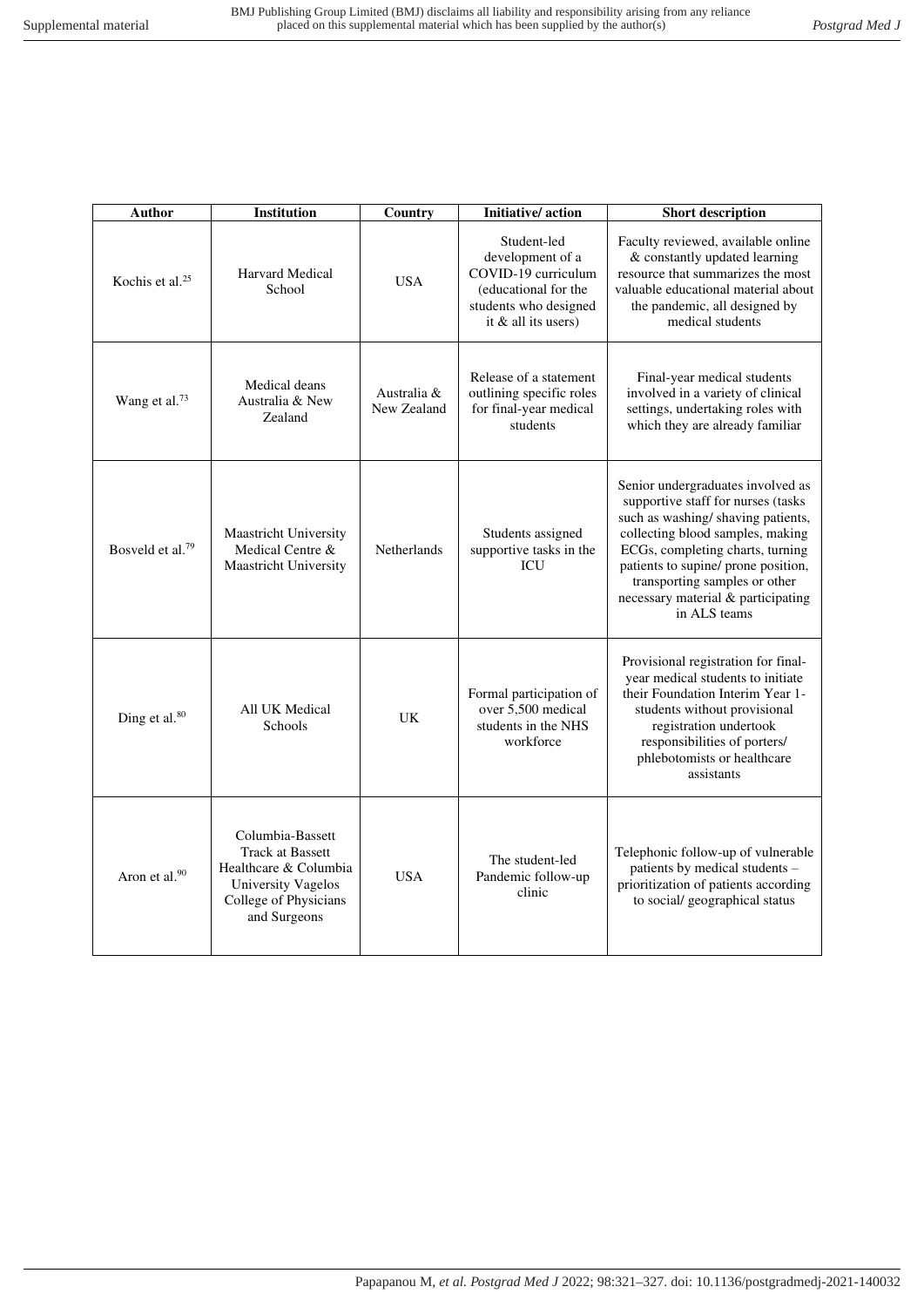| Boodman et al. <sup>91</sup> | University of<br>Manitoba, Winnipeg                 | Canada     | Student research teams<br>- release of updated<br>weekly newsletter                                                         | Clinical medical students<br>integrated into inter-professional<br>research teams to produce a weekly<br>newsletter as a direct response to<br>COVID-19-related questions by<br>doctors - separate section also for<br>pediatric concerns                                                                                                                           |
|------------------------------|-----------------------------------------------------|------------|-----------------------------------------------------------------------------------------------------------------------------|---------------------------------------------------------------------------------------------------------------------------------------------------------------------------------------------------------------------------------------------------------------------------------------------------------------------------------------------------------------------|
| Lapolla et al.92             | All Medical Schools of<br>Italy                     | Italy      | Fast-tracking of almost<br>10,000 Italian final-<br>year medical students<br>into the healthcare<br>system after graduation | Permanent change in graduation<br>policy of final-year medical<br>students - rules of Italian board<br>examinations were changed<br>according to the "Cura Italia"<br>Decree passed by the Council of<br><b>Ministers</b>                                                                                                                                           |
| Long et al. <sup>93</sup>    | Penn State College of<br>Medicine                   | <b>USA</b> | Student-led "COVID-<br>19 Response Team"                                                                                    | A voluntary "response team"<br>formed by student leaders & staff<br>with the aim of identifying and<br>prioritizing students' duties not<br>only according to the health system<br>needs but also outside the health<br>care workforce (e.g., medical<br>school, local community)                                                                                   |
| Rupley et al. <sup>94</sup>  | Columbia University<br><b>Irving Medical Center</b> | <b>USA</b> | Student-led "COVID-<br>19 Student Service<br>Corps"                                                                         | A voluntary COVID-19 pandemic<br>response initiative organized by<br>both students and faculty with four<br>categories of service-learning<br>projects for students: Patient-<br>facing;<br>Faculty, Staff and Student-facing;<br>Community-facing; and<br>System-facing.                                                                                           |
| Soled et al. <sup>95</sup>   | Harvard Medical<br>School                           | <b>USA</b> | "COVID-19 Medical<br><b>Student Response</b><br>Team"                                                                       | A voluntary student-led response<br>team serving as a mobilizer of<br>peers & a linkage to the<br>institutional administration &<br>hospital leaders $-4$ virtual<br>committees assigned the following<br>tasks: Education for the Medical<br>Community, Education for the<br><b>Broader</b><br>Community, Activism for Clinical<br>Support, and Community Activism |